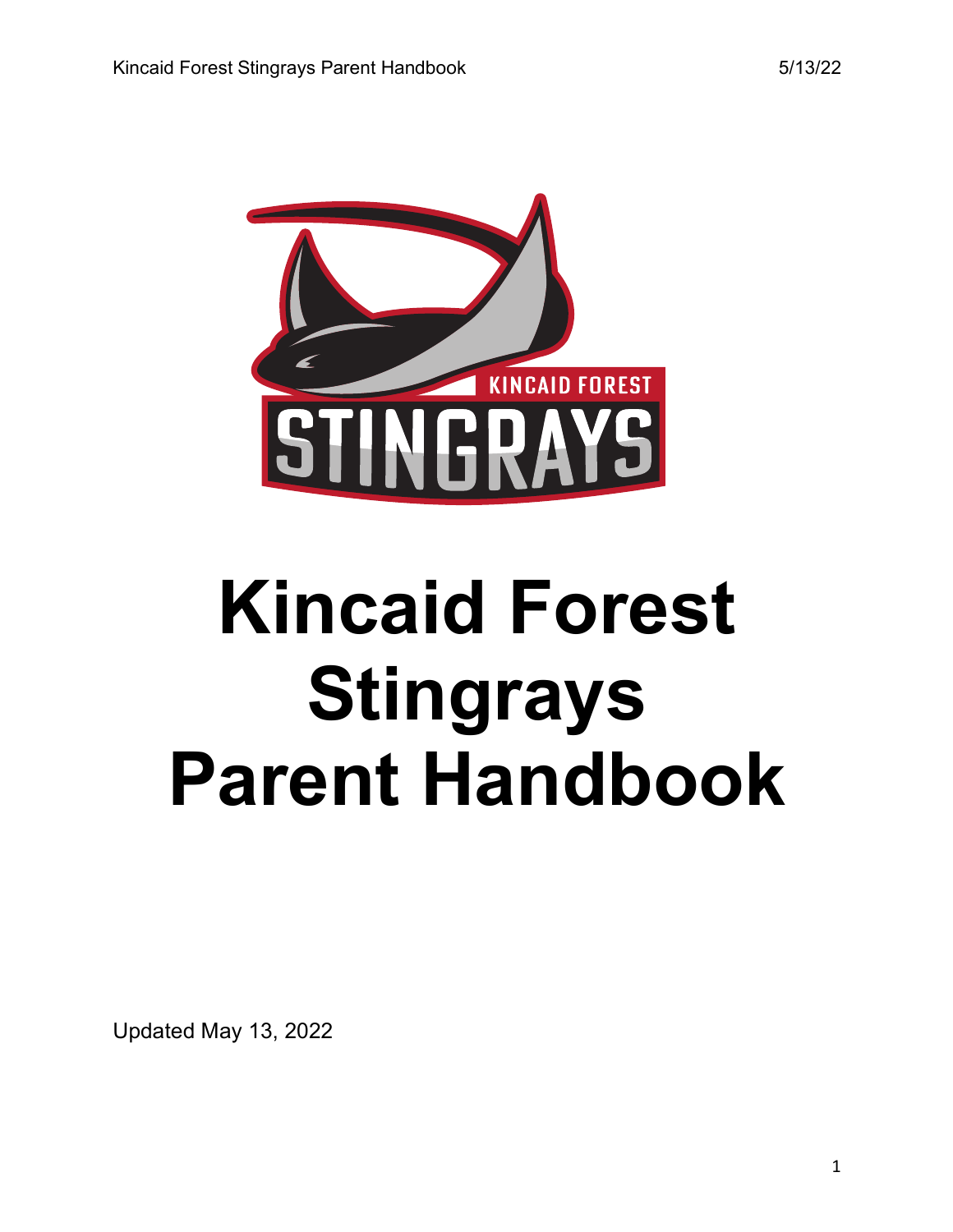# **Swim Team Policies**

The Kincaid Forest Stingrays, hereafter known as the KF Stingrays, is a recreational summer swim team. We are part of the Old Dominion Swim League (ODSL). The KF Stingrays swim team is dedicated to providing a fun and spirited environment to inspire older swimmers and to develop younger swimmers. Our team exhibits the best qualities of community living by bringing together Kincaid Forest families to enjoy friendly competition and encouragement. The swimmers learn new strokes, create new friendships, and are encouraged by positive role models.

#### **Membership**:

The KF Stingrays is open first and foremost to Kincaid Forest residents. Swimmers must be 18 or younger as of June 15th of the swim season. We will accept outside swimmers from neighboring communities, only if there is space available on the team. Kincaid Forest residents and returning non-residents will have the opportunity to register before any new, non-residents. We have a 120 swimmer cap on the team.

#### **Swim Requirements:**

Swimmers must be comfortable in the water, able to put their face in the water, and able to swim across the pool using a kick board to be part of the team. While we currently have no minimum age to join, all swimmers must meet minimum requirements listed above. The ultimate goal of the team is for swimmers to legally swim all four strokes: backstroke, breaststroke, butterfly, and freestyle. In order to compete in meets, swimmers ages 8 and under must be able to swim 1 length (25 meters) of the pool without assistance. Swimmers 9 and older must be able to swim 2 lengths (50 meters) of the pool.

## **Communication with Coaches:**

The KF Stingrays board hires the coaching staff. The coaches are responsible for all training and instruction of the swimmers. Coaches will be available for questions from parents. However, if you need to speak with a coach this MUST be done through email or conversations after practice. During practice it is very important for the coaches to stay focused solely on the swimmers. When your child's practice is over, another one may be starting. Please be aware of this before approaching the coaches. The coaches are responsible for the swimmers during practice and cannot be distracted. This is very important for everyone's safety!

## **Team Communication:**

The KF Stingrays use kfstingrays.info website to post all messages regarding meets, practice times, etc. Contact information for the president and head coach can be found on the website. Please make sure your contact information is accurate at all times (phone, email, home address) so that we can communicate with you consistently. The KF Stingrays also will be posting important deadlines, meet delays and cancellations and pool closings on the team's Facebook page: https://www.facebook.com/groups/45764692683.

## **Parent Meeting:**

Each year new and returning members are required to attend the Parent Meeting. The purpose of this meeting is to review any changes that have come up over the winter, meet the coaches, meet the board, hear what is planned for the season and answer questions that you may have.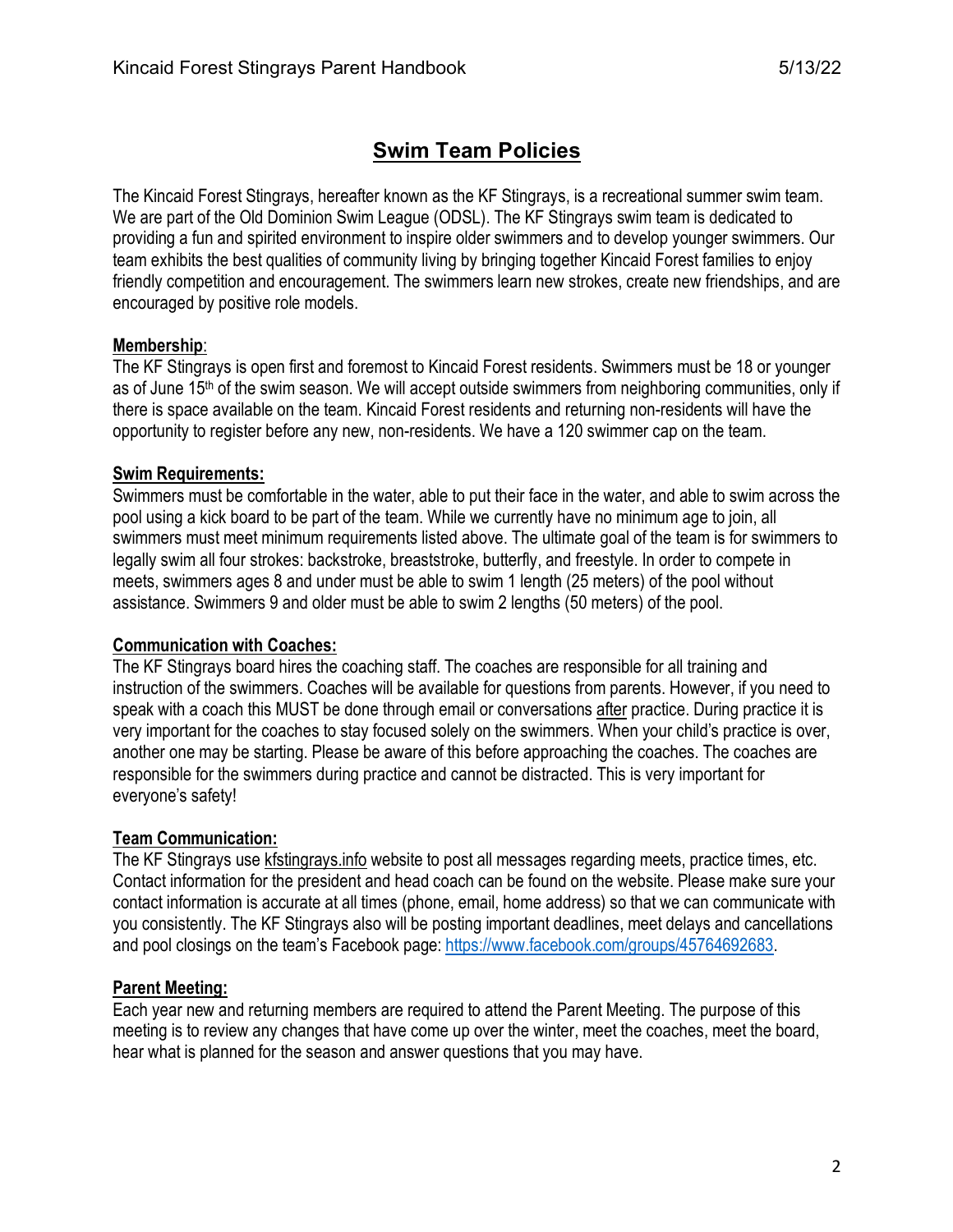#### **Equipment:**

All swimmers should have a good pair of goggles—swim masks that cover the eyes and mouth may not be used. Swim caps are required for girls and boys with long hair past their ears and practices and meets and encouraged for all swimmers at meets. Caps with the team logo will be provided.

Items needed for practice:

- 2 pairs of goggles
- Towels (1 or 2)
- Practice suit—Please do not wear your team suit to practice as it will fade due to the chlorine.
- Sweatshirt or jacket depending on the weather
- Swim cap if you have long hair past the ears.

Items needed for meets:

- 2 pairs of goggles
- 2 Towels (1 to sit on in our team area and 1 to dry off with)
- Team Suit
- Sweatshirt or jacket
- Sunscreen
- Team Swim Cap (provided)

## **Team Suits and Practice Suits:**

Team suits are available for purchase through our Cassels online store. Suits need to be ordered by May 21<sup>st</sup> in order to have them in hand for the first meet. Cassels can help with fittings if you go to the store. The team suit should fit tight—it will loosen almost an entire size when it hits the water. The suit should not be baggy or have wrinkles or creases when dry.

If possible, your swimmer should have a practice suit separate from their team suit. When a suit is worn every day for practice, the chlorine causes the suit to fade, stretch and eventually deteriorate. Therefore, practice suits are highly encouraged. A practice suit can be slightly larger than the team suit, color doesn't matter—but the suit must be one-piece for girls. No two-piece suits or bikinis will be permitted. For boys jammers or briefs are preferred as opposed to swim trunks.

## **Non-Swimmer Supervision:**

The KF Stingrays require that all children be supervised by a parent or another designated adult. The coaching staff is not responsible for non-swimmers. Non-swimmers will not be allowed in practice lanes during practice or in the pool during meets. If you are working a meet, please find supervision for your younger non-swimming children.

## **Volunteering:**

Swim team is powered by parent volunteers. Without parent volunteers, we can NOT run a meet. When you sign up to be part of our team, you are signing up to volunteer throughout the season as much as you are able. We require that each family volunteer for **AT LEAST 5 swim meets**. However, if your child is swimming a meet and you are able—we need you to volunteer as many meets and events as possible. Our team is only as strong as the volunteers we have (see volunteer section of this document).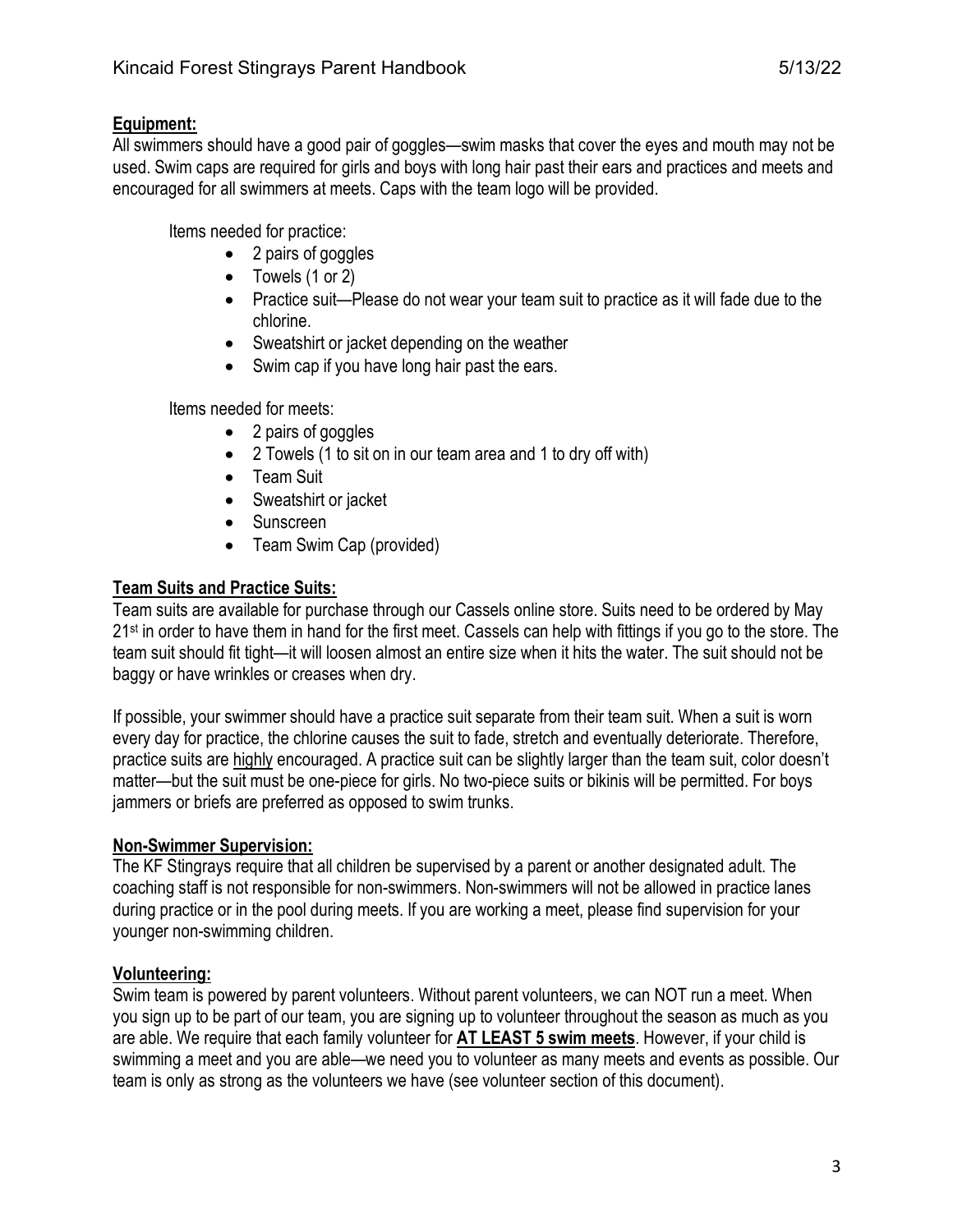## **Practice**

Practice is crucial in developing our swimmers. Consistent attendance is encouraged. We understand that we are a summer team and therefore camps and vacations will cause conflicts. Please keep the coaches informed about vacations and camps and be sure to declare "not participating" in meets your swimmer can't make so they aren't added to the line-up.

#### **Practice Schedule:**

Practices will be held Monday-Friday until meets begin and then will be offered Monday, Tuesday, Thursday, Friday (no practice on Wednesday nights due to meets). For newer swimmers the coaches will work on basics first—kicking, stroke drills, etc. and slowly move toward full swim stroke. Swimmers will be broken up into different lanes depending on ability. Practice times are as follows:

- $\circ$  9-12 year olds—5:30-6:30 p.m.
- o 8 & Under—6:30-7:00 p.m.
- o 13 & Over—7:00-8:00 p.m.

#### **Discipline:**

Please ensure your swimmer uses the restroom before their scheduled practice time. Bathroom breaks are disruptive to sets and to other swimmers. If discipline becomes a problem with a swimmer, the swimmer will be asked to leave from the session and the parent will be contacted.

#### **Time Trials:**

Time trials are a mock meet that allows a swimmer to get a time in every stroke. Swimmers are encouraged to swim all 4 strokes—backstroke, breaststroke, butterfly and freestyle. Older swimmers—9 yrs old and above are encouraged to swim all 4 strokes and the IM. If your swimmer is participating in time trials, it's required that you work the meet.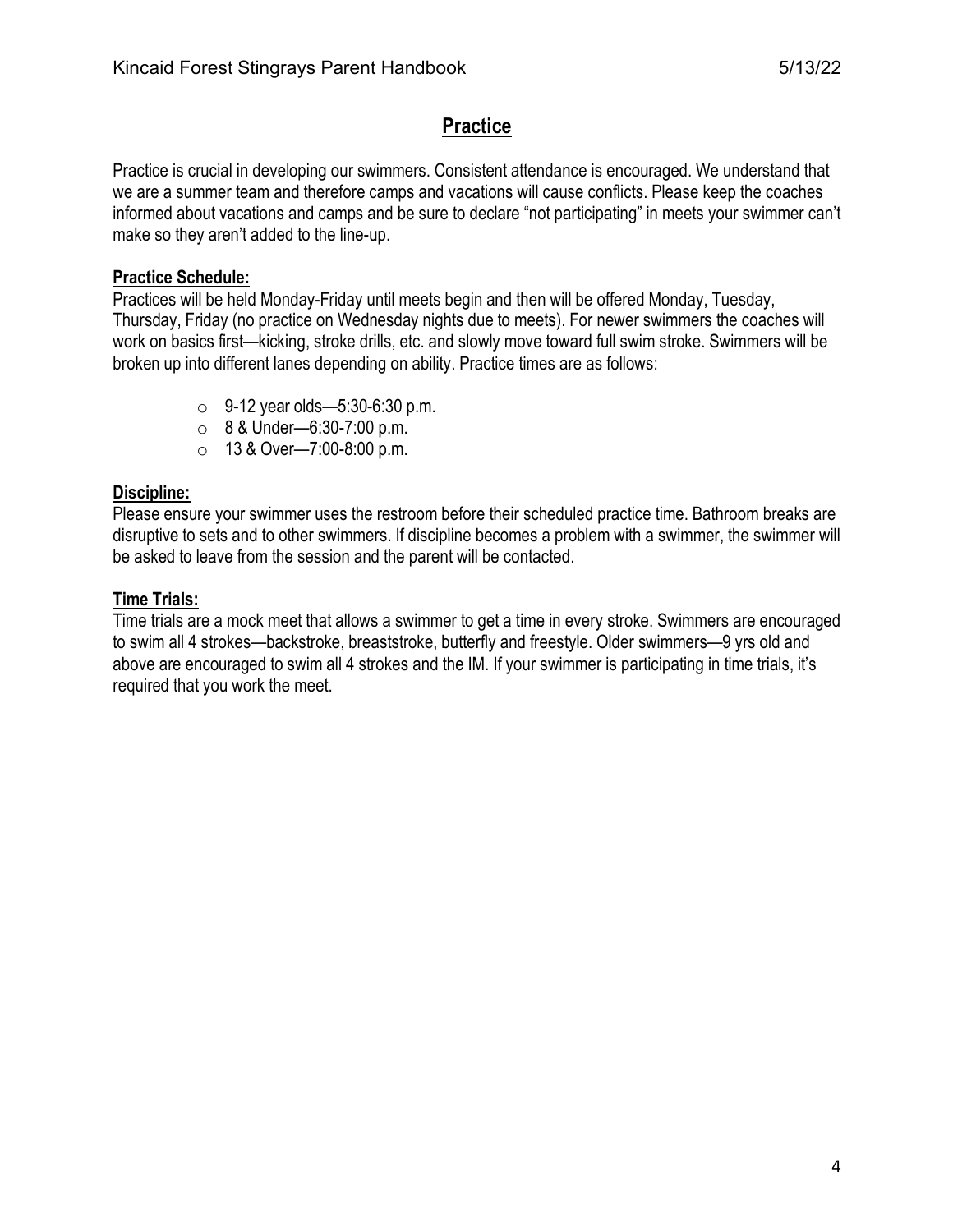## **Swim Meets**

Swim meets take place on Saturday mornings and on Wednesday evenings. A swimmer **MUST BE LEGAL** in a stroke to participate in that stroke in a meet. You will declare whether or not your child can participate in the meet on the KF Stingrays website: **kfstingrays.info**. You MUST declare their participate by the due date for that meet. Late entries will not be accepted.

#### **Saturday Meets:**

Arrival—7:00 a.m. Warm-ups—7:15 a.m. Meet begins—8:00 a.m.

#### **Wednesday Meets:**

Arrival—5:00 p.m. Warm-ups—5:15 p.m. Meet begins—6:00 p.m.

## **Meet Events:**

All events are grouped by age and gender except for the mixed gender or mixed age relay. Whatever age your swimmer is by **June 15th** is the age group in which they compete—no exceptions. Swimmers may swim a maximum of 3 individual events (backstroke, breaststroke, butterfly, freestyle, IM) and up to 2 relays at each meet. IM=Individual Medley. During an IM event, a swimmer completes 100 meters in this order— 25 fly, 25 back, 25 breast, 25 free. Swimmers must be legal in all 4 strokes to compete in this event. The lengths of the individual events are:

| 25 meters:   | 6 & under all strokes<br>7/8 all strokes<br>9/10 butterfly only                        |
|--------------|----------------------------------------------------------------------------------------|
| 50 meters:   | 9/10 back, breast, free<br>11/12 all strokes<br>13/14 all strokes<br>15-18 all strokes |
| 100 meter IM | 9/10<br>11/12<br>13/14<br>15-18                                                        |

#### **During a Meet:**

When your swimmer arrives at the meet, they must check-in with Coach Jenn or Coach Anne before warming up. Swimmers should remain in our team area for the entirety of the meet. If a swimmer needs to use the restroom, they must tell a coach before leaving the team area. Jr. Coaches will help get swimmers lined up in order of heats/lanes and get them to the clerk of course to be seeded. All swimmers should cheer on teammates during a meet and should plan on staying for the whole meet. Most swimmers will be seeded in a relay and relay teams COUNT on your swimmer's attendance.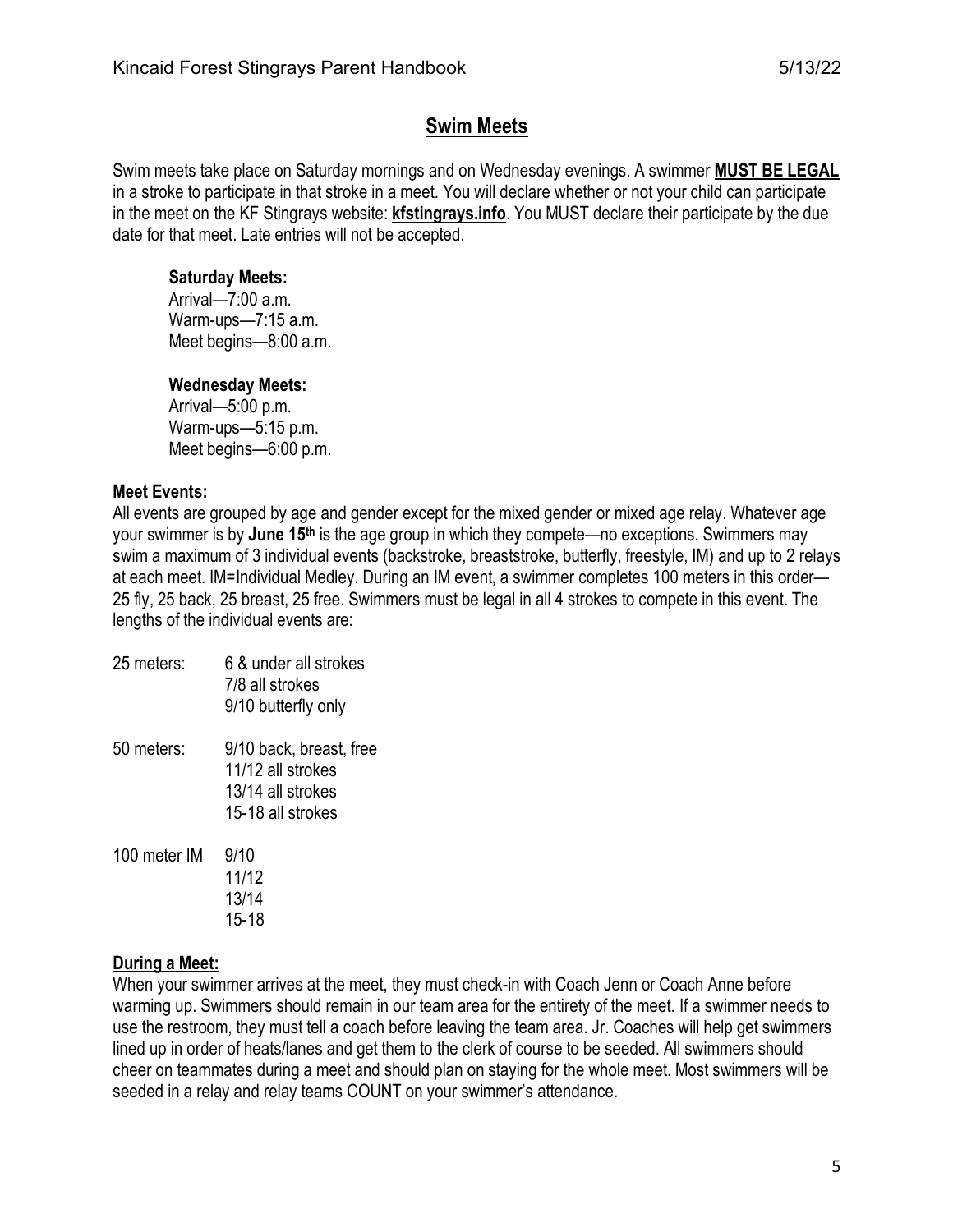Ribbons are awarded to swimmers for every meet and race in which they compete. Ribbons are given out at the practice following the meet—not at the meet. Ribbons can be found in the ribbon box in a file folder organized alphabetically by last name. The ribbon box will be out at each practice.

All ages are eligible for placement ribbons—1<sup>st</sup> through 6<sup>th</sup> place. If a swimmer places after 6<sup>th</sup> place they will receive a participation ribbon only. If a swimmer disqualifies in an event (DQs) they will receive a participation ribbon. Heat ribbons are awarded for each heat winner during the meets.

## **Divisionals and All Stars**

Divisionals and All Stars are post-season meets. These meets have specific qualifications. A swimmer may only swim in (1) post-season meet—divisionals OR All Stars, not both. The All Star meet is only for those that meet qualifying times—the top 24 fastest times in each event qualify for All Stars. Divisionals is for all swimmers who have competed in 2 meets during the regular season (not including time-trials). All swimmers who have legal times in each event, have attended at least 2 regular season meets should plan to attend divisionals.

**All-Star Qualifications:** If a swimmer qualifies for (1) event for All-Stars, the swimmer may choose to attend divisionals OR All-Stars but not both. The event in which the swimmer qualified for All-Stars may NOT be swum by that swimmer at Divisionals. If a swimmer chooses to compete in Divisionals, they forfeit their spot in the All-Star meet. If a swimmer qualifies in (2) events for All-Stars, they must swim All-Stars and are not eligible to swim at Divisionals.

More information about Divisionals and All Stars will be distributed later in the season.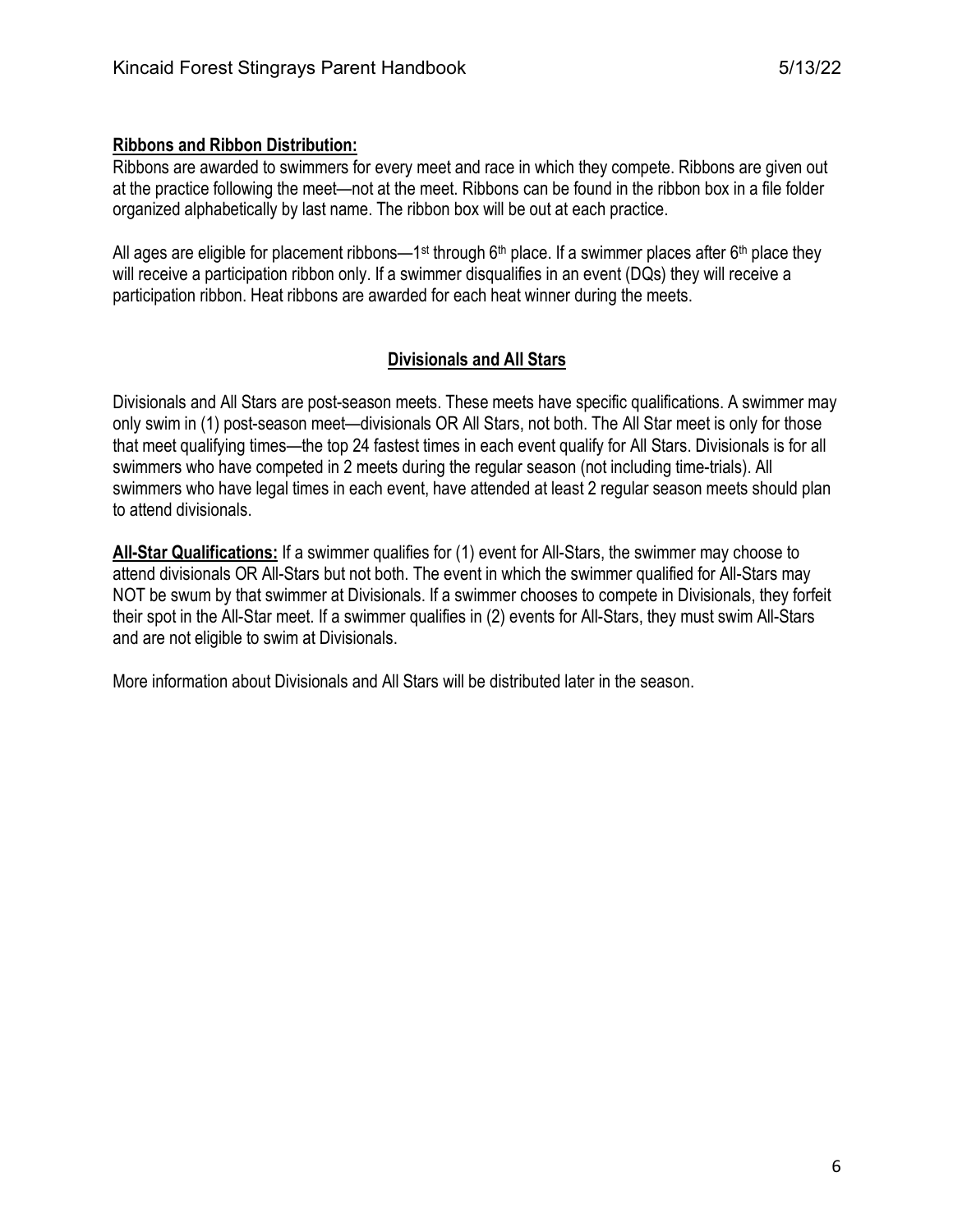#### **Volunteering/Parent Participation**

The KF Stingrays are powered by our parent volunteers. Without volunteers, we can NOT run a swim meet or do fun team building events. A home meet requires nearly 50 volunteers to make the meet successful. Away meets require 25-30 volunteers. Volunteering is EASY. We offer training and clear guidance for every single role. You do not need to know about swimming to volunteer. You do not need to have certifications to volunteer (unless you choose to help as a Stroke & Turn Judge, Starter or Referee). No parent should every feel they don't know what to do in a volunteer role. We want to make it as easy as possible for parents to feel confident signing up for volunteer roles! Volunteering gives you a front-seat to all the action. Volunteers often have the BEST view of their child swimming. If your child is swimming a meet and you will be in attendance to watch, we ask that you volunteer to help with the meet.

You can sign-up for jobs on kfstingrays.info under the "events" tab and by clicking the "job sign-up" next to the meet. Once you commit to a job, if you are unable to fulfill that job for ANY reason, you are responsible for finding a replacement. **The team President will be keeping track of volunteer slots for each family. If your family doesn't fulfill the minimum of 5 meets, it may affect your child's participation in future meets and team events.** 

#### **Meet Volunteer Roles:**

**Timers:** Time the swimmers using provided stopwatches. At each meet there are 6 lanes. You will be paired with 1 or 2 more timers per lane and will take the middle of the 3 times recorded.

**Head Timer:** Coordinates and recruits lane timers for each meet. Assigns lanes and teaches volunteers how to use stopwatch. Serves as back up timer. Directly oversees Timers. Need two leads to alternate home meets or one who can be at all home meets.

**Parking:** Direct people where to park for meets at Kincaid Forest. You will also put up "NO PARKING" signs before the home meets. There are many restricted areas that are not available for parking. This position is only required at home meets.

**Clerk of Course:** Line up the swimmers so that they are ready to swim in the correct lane and heat. Each team has 2 or 3 Clerks at every meet.

**Runner:** Pick-up the sheets from timers after each age group event. Pick up DQ slips from Stroke and Turn judges, take them to the Referee for review. Then bring to the coach. This position is required at both home and away meets. We need 2 runners per meet.

**Meet Set-up:** Set-up tables, chairs, backstroke flags and sound equipment and rearrange pool furniture. Set-up begins at 4:45pm for Wed. meets, Saturday meets setup is Friday night at 7:00pm and/or 6:30am Saturday. We need at least 6 people for this job. This position is only required at home meets.

**Meet Clean-up:** Stay at the end of the meet to take down the backstroke flags, pick-up trash that the teams missed, put tables, chairs and sound system away and return the pool furniture to its proper places. Cleanup can start towards the end of the meet i.e. collecting trash. We need at least 6 people for this job. This position is only required at home meets.